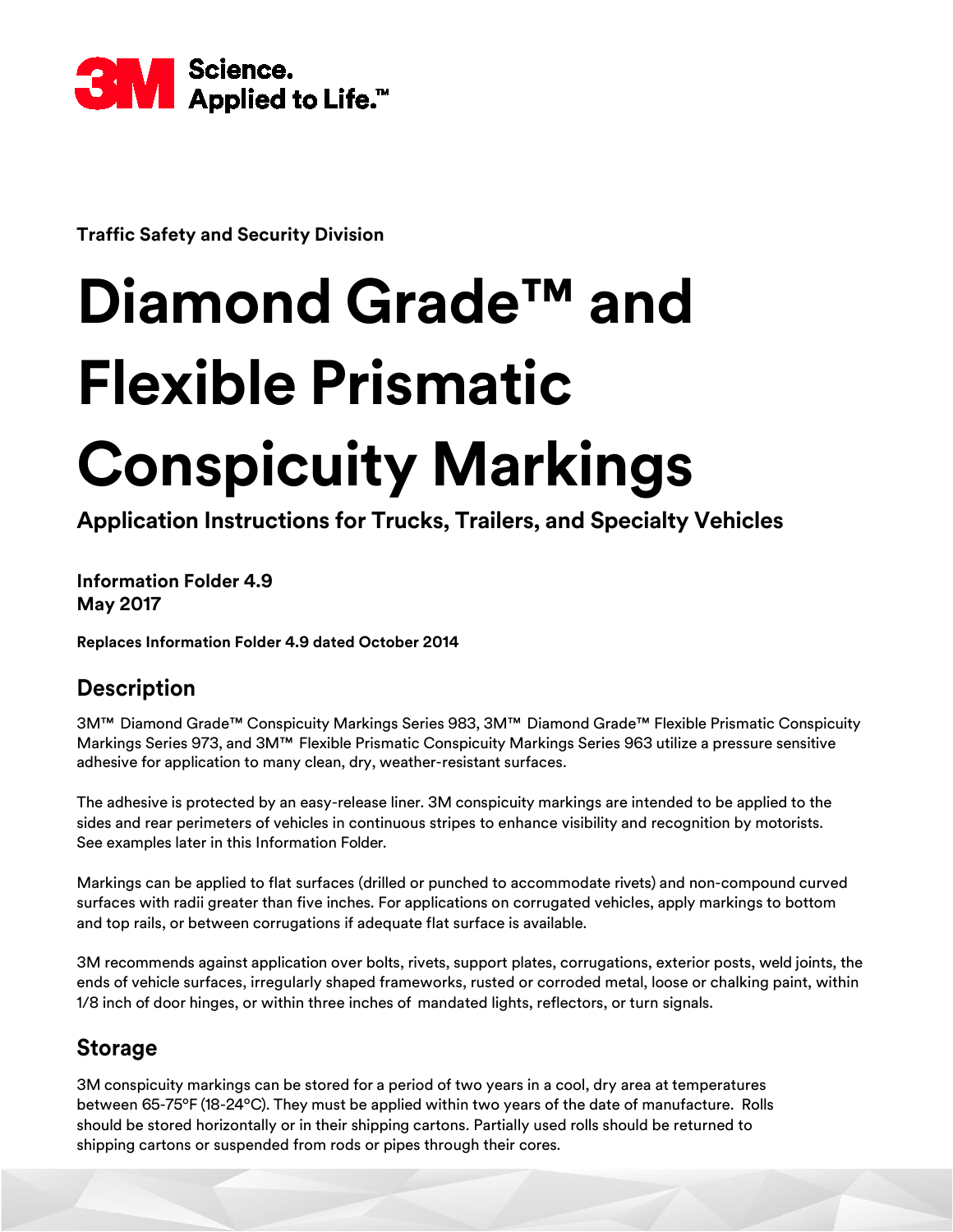### **Application Instructions**

#### **Required Tools:**

- 1. 3M Blue Squeegee PA-1-B or 3M Gold Squeegee PA-1-G.
- 2. Monkey Strip applied to the edge of the squeegee; available from distributors listed on [www.monkeystrips.com.](http://www.monkeystrips.com/)
- 3. Utility knife and scissors; available locally at hardware or industrial supply stores.
- 4. Osborne Arch Punch No. 149 or Osborne Belt Punch No. 245 of proper size; available at hardware or industrial supply stores.



- 5. 3M™ Scotch-Brite™ Heavy Duty Cleaning Pad (green or brown); available locally at paint or industrial supply stores.
- 6. Lint free paper towels.
- 7. Recommended cleaning solvent (see "Surface Preparation" below).

## **Temperature and Environment**

For optimum adhesion and durability, 3M conspicuity markings should be applied when air and application surface temperatures are within the following limits:

**Minimum Maximum**

50°F (10°C) 100°F (38°C)

The markings may also be applied when air and application surface temperatures are beyond these limits with the following precautions:

\*Above 100ºF (38ºC) care must be taken to avoid pre-adhesion.

\*Below 50ºF (10ºC) the substrate surface may be heated to a temperature within the application range using portable heaters or heat lamps. When air temperature is below the minimum application temperature, the markings should be stored in a hotbox to keep them above 50°F (10°C) until application.

# **Surface Preparation**

All surfaces must be cleaned prior to application.

- 1. Wash surface with detergent and water to remove dirt and road film.
- 2. Solvent wipe using lint-free paper towel saturated with non-oily, quick-drying solvent, such as isopropyl alcohol, acetone, or 3M™ Prep Solvent 70.
- 3. Immediately dry surface with clean, dry, lint-free paper towel before solvent evaporates completely, paying close attention to rivets, seams, and door hinge areas.

Note: An application surface that has been washed, dried, and solvent wiped can still have poor adhesion in the areas around rivets and seams due to liquid retention caused by capillary action.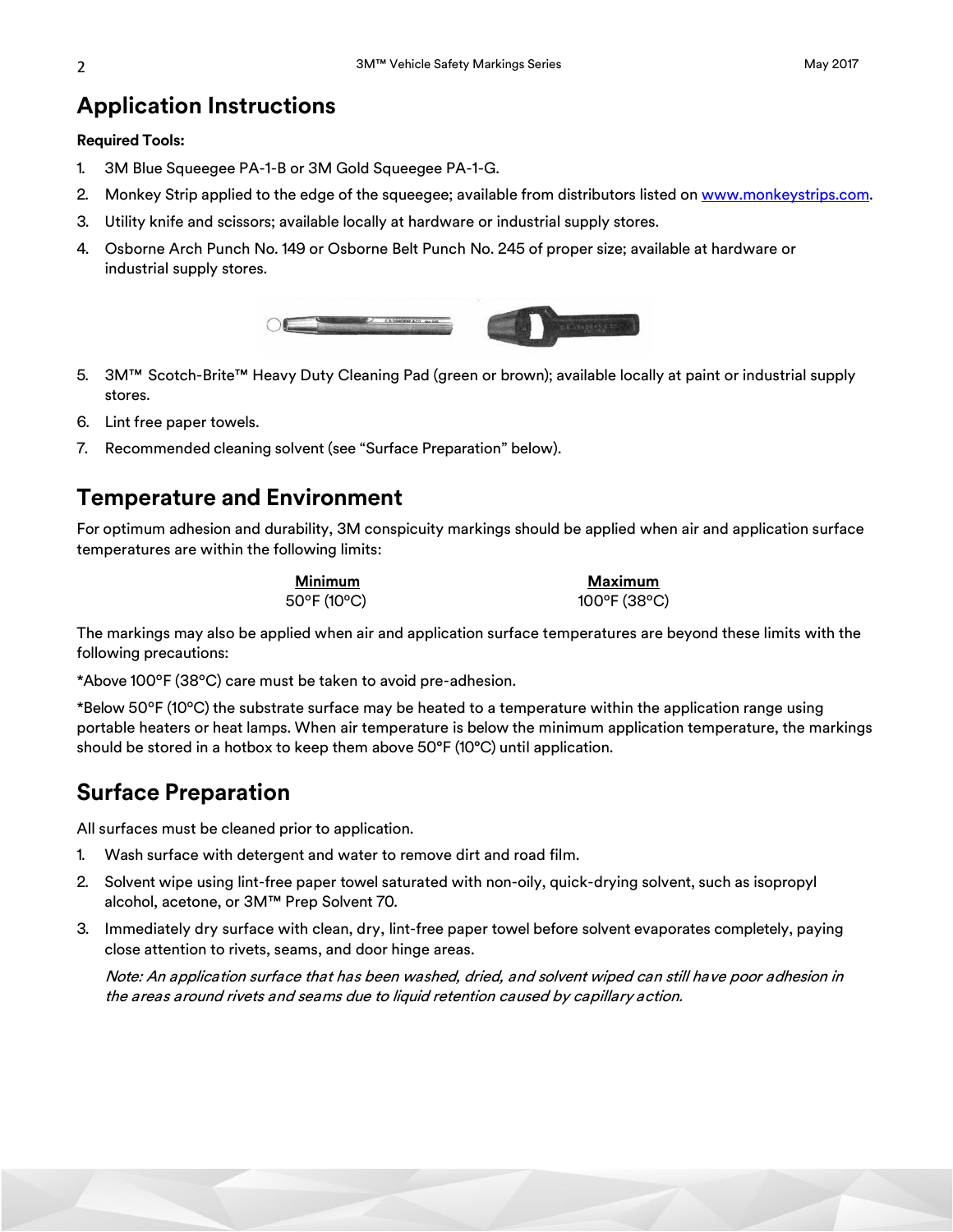# **Application Procedure**

These procedures should be followed when applying markings to cleaned surfaces within the proper application temperature range.

1. Markings must be cut to allow three inches of clearance around required lights and reflectors, and 1/8 inch of clearance around exterior posts, tie down posts, and large bolts and rivets when applied to frame rails.

On corrugated trailers, apply markings to frame rails if a flat surface is not available and cut around rivets as recommended below.

Apply markings no closer than 1/8 inch from door hinges, door hardware, ends of trailers, and weld joints to avoid wrinkling and lifting (Figure 1). Cut markings 1/8 inch back on lower panels of expansion joints on tank trailers.



Figure 1

- 2. Remove the liner from the back of the marking, position and align the marking on the vehicle, and tack it down lightly to hold it in position. For Flexible Prismatic Series 963 and 973, care should be taken to avoid stretching the marking.
- 3. Using a PA-1 applicator, press the marking to the surface using firm, vertical, overlapping strokes. Be sure **all** edges are well adhered by re-squeegeeing the edges.
- 4. Apply the remaining markings using the above procedures.
- 5. Apply markings over rivets using firm pressure, leaving bridges over rivet heads. Cut markings around rivets using Osborne punches of proper sizes to fit over rivets. To cut a marking around a rivet, place the tool over the top of the rivet and tap lightly using a small hammer while slightly turning the cutting tool. Remove the cut film from the rivet head. Squeegee the marking around the rivet with firm pressure. Avoid applying markings over closely spaced rivets where possible. Apply markings above the bottom row of closely spaced rivets on side panels.



Figure 2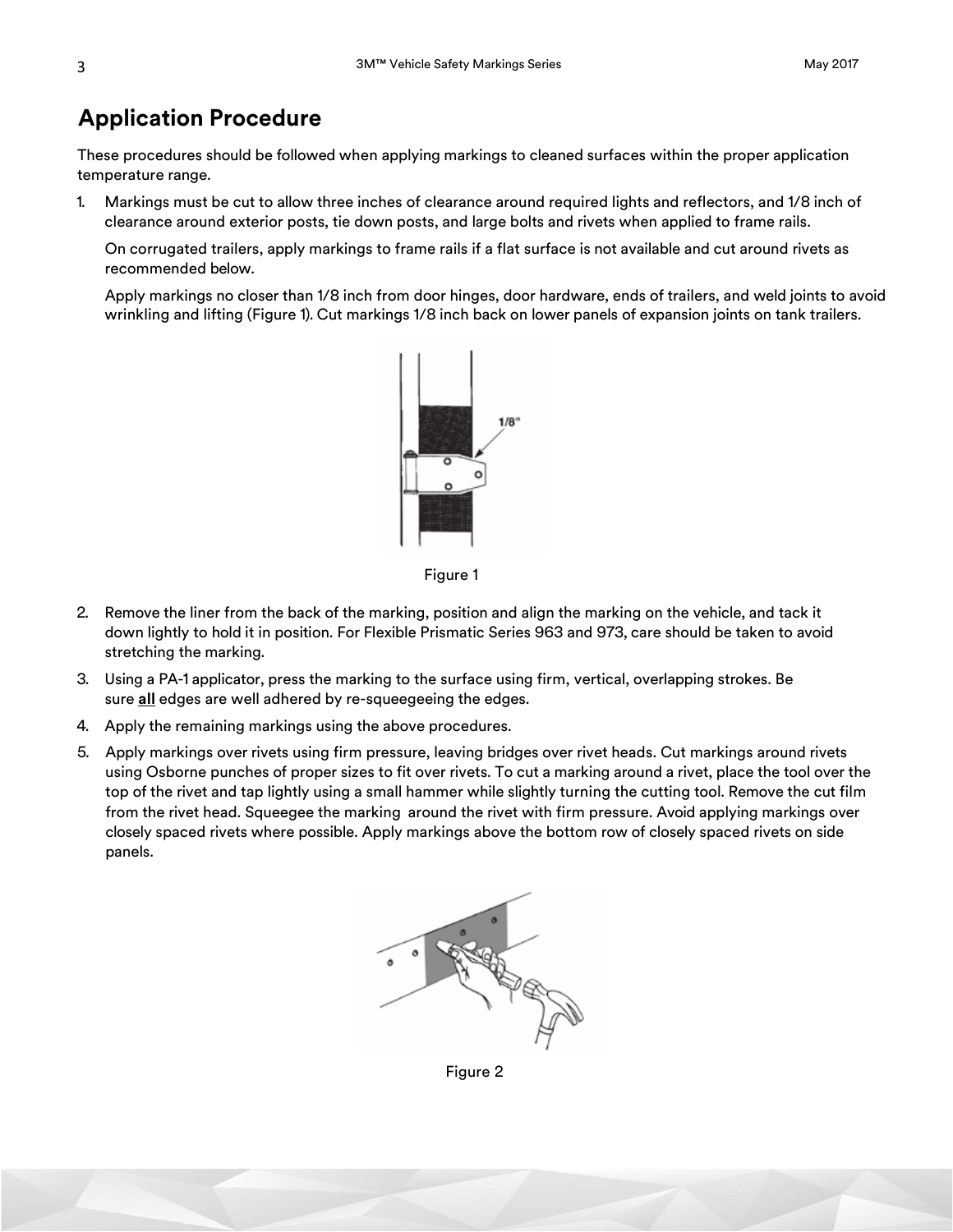- 6. Cut markings at all panel seams and door openings using a sharp utility knife and squeegee the markings to the surface. Cut markings to be no closer than 1/8 inch from exterior post weld joints, door hinges, door hardware, lower panel of expansion joints on tank trailers, and ends of trailers to avoid lifting and wrinkling.
- 7. **Markings should not be overlapped to make seams or joints. Markings should be butted together.**
- 8. Do not apply markings beyond panel edges, where moisture and dirt can contaminate the adhesive.

## **Cleaning**

Routine washing is recommended for maximum performance. The following cleaning methods are recommended:

- Wash with sponge, cloth, or soft brush, using water and detergent.
- Standard high-pressure hand spray: **Maximum** pressure – 1200 PSI (80 bar). **Maximum** water/wash solution temperature – 140ºF (60ºC). **Minimum** of 12 inches (30cm) distance between cleaning spray tips and markings. Cleaning wands and spray tips are to be used at angles no greater than 45 degrees from perpendicular to marking surfaces. Use Spray Tip #1505 (15 degree spray angle, 05 capacity size).
- When using metal brighteners, follow manufacturers' recommendations for dilutions. Thoroughly rinse brighteners from markings after soaking rail cars or other vehicles.

## **Removal Instructions**

#### **Required Tools:**

- 1. Single edged razor blades.
- 2. Handled tool to hold razor blades.
- 3. Safety glasses.
- 4. Solvent resistant protective gloves.
- 5. Absorbent paper towels.

#### **Recommended Solvents:**

- 1. Isopropyl alcohol (rubbing alcohol).
- 2. Suggested adhesive removal products:
	- a. 3M Citrus Cleaner.
	- b. Brake cleaning fluid.
	- c. Paint remover in aerosol can use ONLY on bare metals (non-painted).
	- d. You may try other products to de-tackify the adhesive. Be cautious, as you do not want the finish to be harmed.

NOTE: Always follow manufacturers' instructions and safety recommendations.

#### **Marking Removal:**

- 1. Use handled tool containing a new single edged razor blade to lift an edge of the marking.
- 2. While keeping the edge of the razor close to the surface of the substrate, begin to work the razor from sideto-side in small strokes in the direction of removal.
- 3. Pull the loose marking with minimal tension from the substrate at an angle of approximately 45 degrees while working the razor back and forth.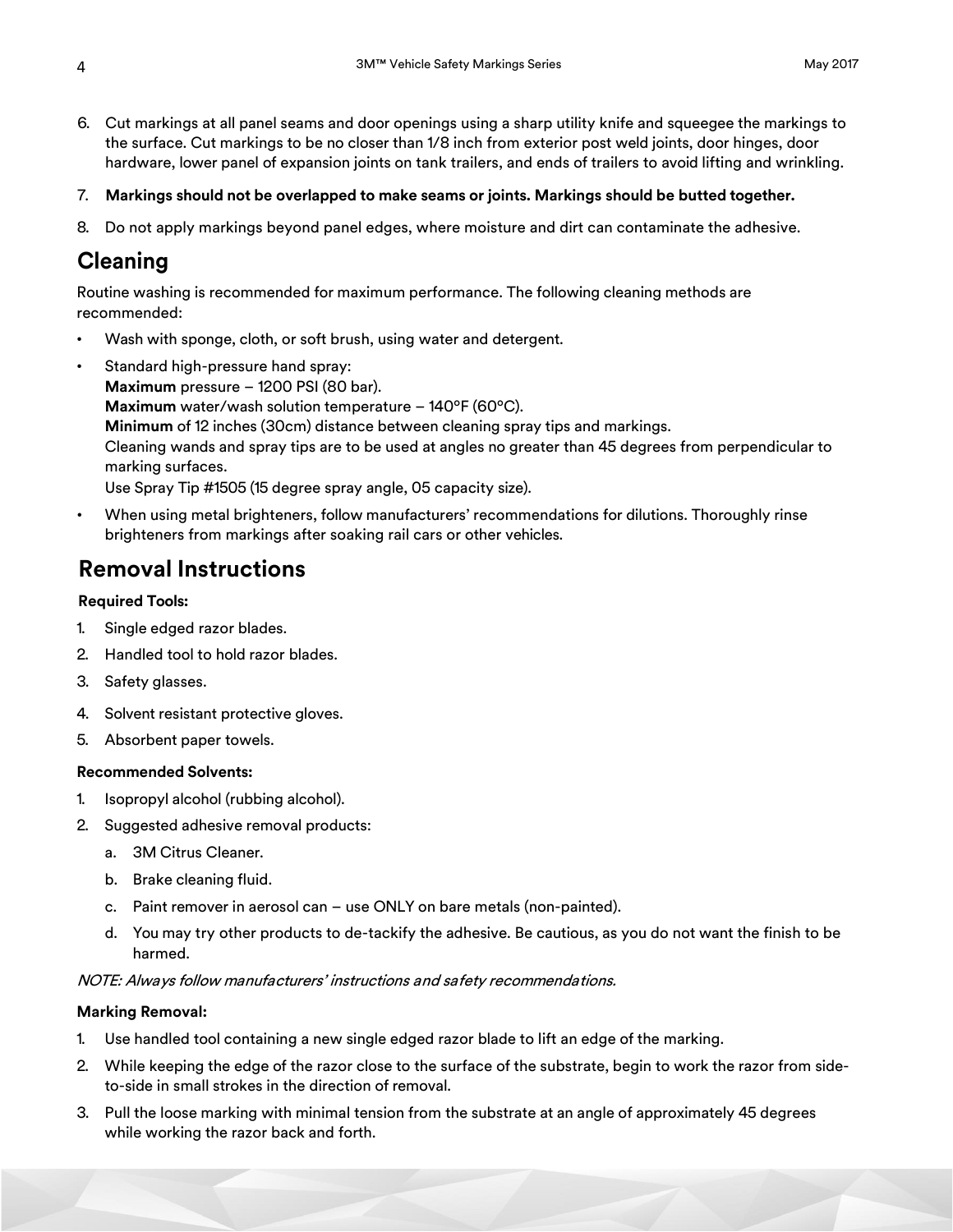- 4. If markings break away from the substrate, keep repeating steps one through three above. Note: Ease of marking removal will depend on initial adhesion and time on substrate.
- 5. It is very important to change razor blades frequently. A sharp blade will give best results.

#### **Adhesive Removal:**

- 1. Spray one of the suggested adhesive removal products onto the adhesive residue.
- 2. Let the remover soak on the adhesive for three to five minutes.
- 3. Use a sharp razor blade in handled tool to scrape off adhesive.
- 4. Wipe residue off onto paper towel.
- 5. It may be necessary to repeat steps one through four several times to remove all adhesive.
- 6. Always use a sharp razor blade for best results.
- 7. All adhesive residue must be removed before reapplying of markings.
- 8. Substrate must be cleaned with alcohol using one towel to clean and another to wipe away residue before reapplying of markings.

#### **Truck and Trailer Application Guidelines for Conspicuity Markings Series 983/973/963**

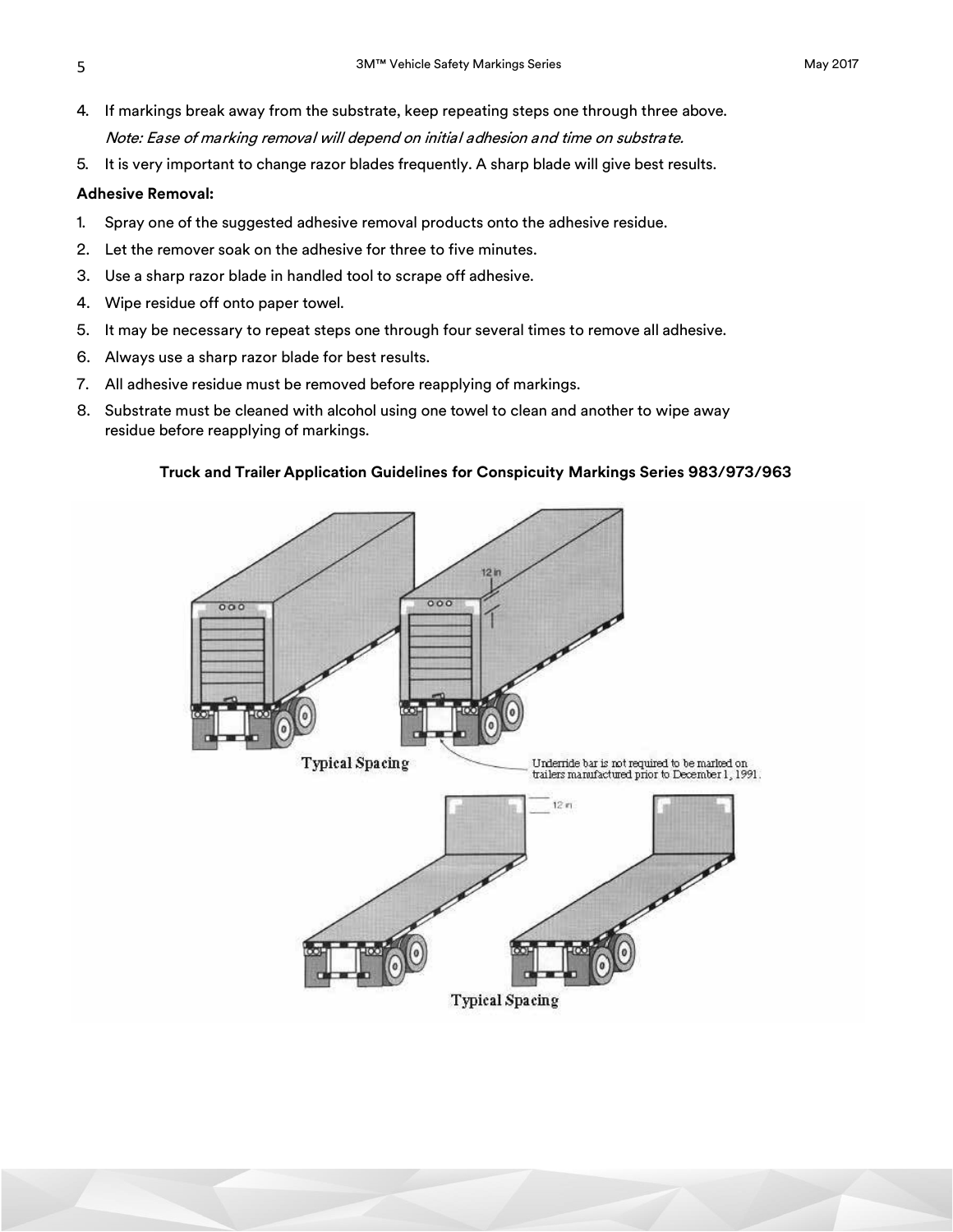

**Typical Spacing**

# **Suggested Applications**